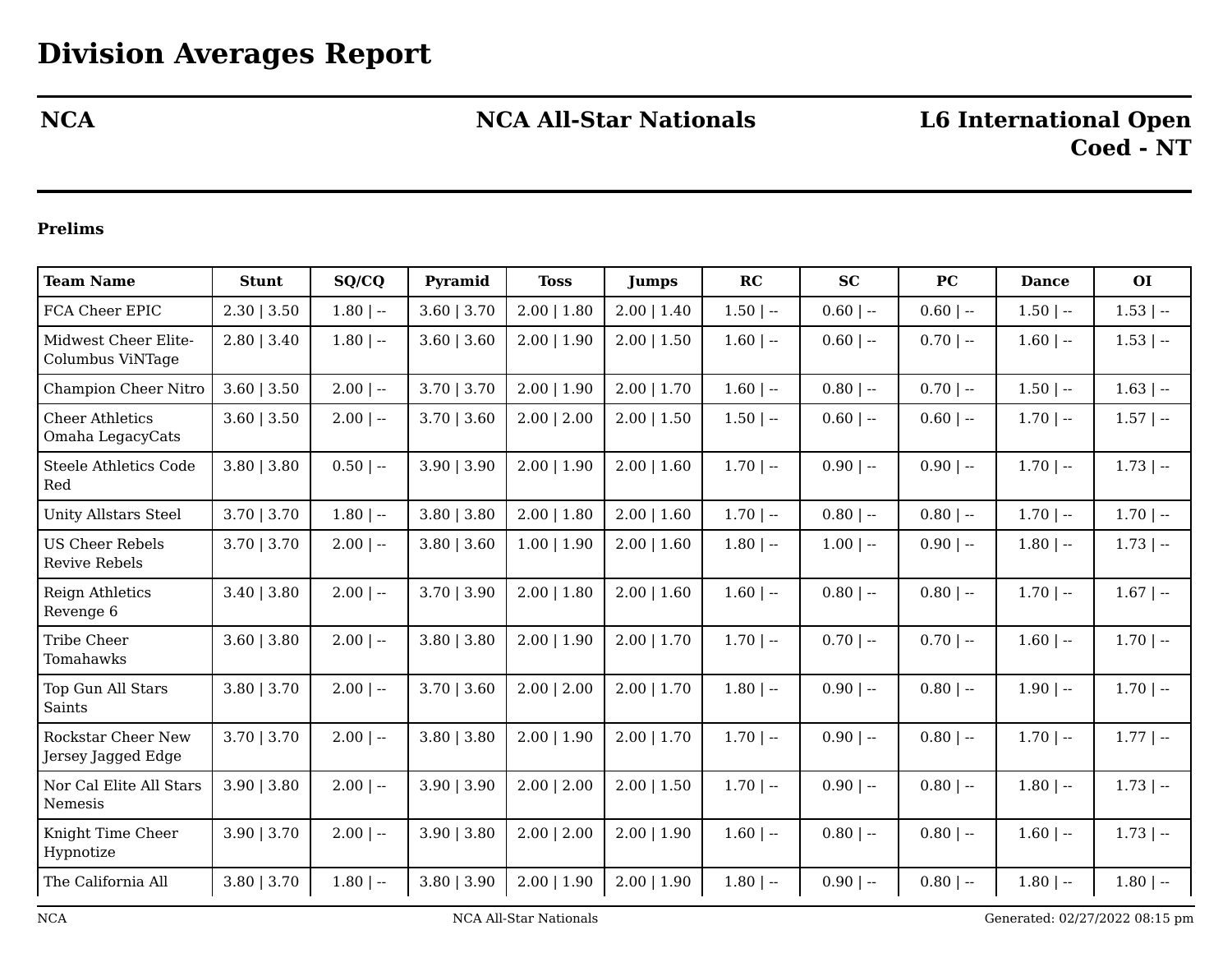| Stars - Camarillo TNT                  |                  |             |                  |                 |                 |              |             |             |             |              |
|----------------------------------------|------------------|-------------|------------------|-----------------|-----------------|--------------|-------------|-------------|-------------|--------------|
| Infinity Allstars<br>Legacy            | $4.00$   3.90    | $2.00$   -- | $3.90 \mid 3.80$ | $2.00$   2.00   | $2.00$   1.70   | $1.70$   $-$ | $0.90$   -- | $0.80$   -- | $1.60$   -- | $1.77$   --  |
| Rockstar Cheer<br>Rolling Stones       | $4.00$   3.80    | $2.00$   -- | $3.90 \mid 3.80$ | $2.00$   1.90   | $2.00$   $1.50$ | $1.80$   --  | $1.00$   -- | $0.90$   -- | $1.80$   -- | $1.77$   $-$ |
| Top Gun All Stars UF0                  | $3.90$   3.80    | $1.60$   -- | $3.90$   $3.90$  | $2.00$   $2.00$ | $2.00$   1.90   | $1.80$   --  | $1.00$   -- | $0.90$   -- | $1.80$   -- | $1.87$   $-$ |
| Cheer Athletics - Plano<br>Phantomcats | $3.90$   3.70    | $2.00$   -- | $3.90$   $3.90$  | $2.00$   $2.00$ | $2.00$   1.80   | $1.80$   --  | $0.90$   -- | $0.80$   -- | $1.70$   -- | $1.80$   --  |
| Cheer Extreme -<br>Raleigh Code Black  | $4.00 \mid 3.90$ | $2.00$   -- | $4.00$   3.90    | $2.00$   $2.00$ | $2.00$   1.70   | $1.80$   --  | $1.00$   -- | $1.00$   -- | $1.70$   -- | $1.87$   --  |
| Twist & Shout Tulsa<br>Adam & Eve      | $4.00 \mid 4.00$ | $2.00$   -- | $4.00$   3.90    | $2.00$   1.90   | $2.00$   1.90   | $1.80$   --  | $0.90$   -- | $1.00$   -- | $1.80$   -- | $1.90$   --  |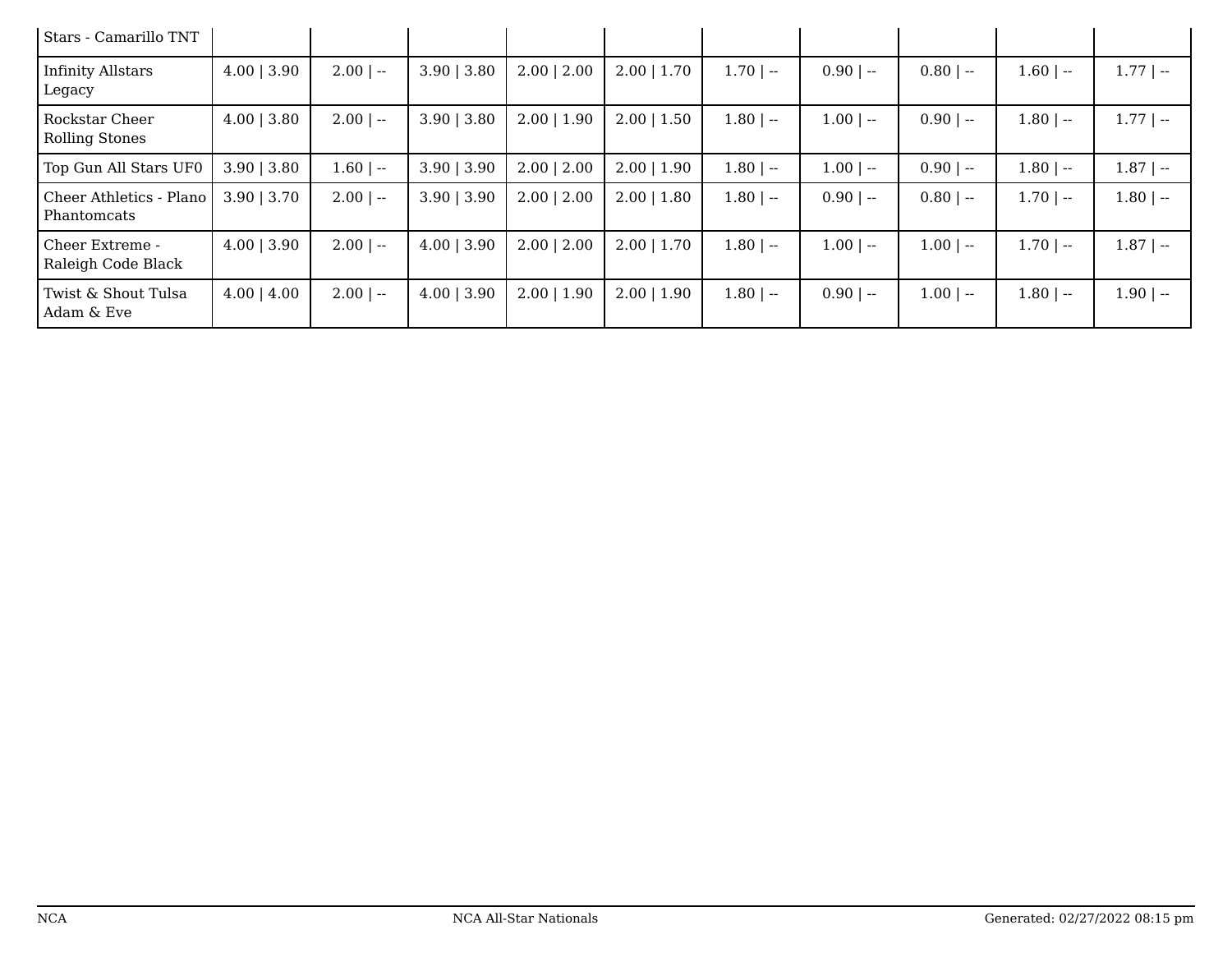## **NCA NCA All-Star Nationals L6 International Open**

### **Finals**

| <b>Team Name</b>                                | <b>Stunt</b>    | SO/CO        | Pyramid         | <b>Toss</b>     | <b>Jumps</b>    | RC           | <b>SC</b>    | <b>PC</b>   | <b>Dance</b> | O <sub>I</sub> |
|-------------------------------------------------|-----------------|--------------|-----------------|-----------------|-----------------|--------------|--------------|-------------|--------------|----------------|
| Midwest Cheer Elite-<br>Columbus ViNTage        | $2.80$   $3.40$ | $1.20$   $-$ | $3.60$   $3.50$ | $2.00$   $2.00$ | $2.00$   $1.50$ | $1.60$   $-$ | $0.60$   --  | $0.60$   -- | $1.60$   --  | $1.53$   $-$   |
| FCA Cheer EPIC                                  | 2.30   3.50     | $1.80$   --  | $3.60$   $3.50$ | $2.00$   1.70   | $2.00$   1.40   | $1.60$   $-$ | $0.60$   --  | $0.60$   -- | $1.60$   --  | $1.60$   --    |
| Champion Cheer Nitro                            | $3.60$   $3.50$ | $0.50$   --  | $3.70$   $3.80$ | $2.00$   1.90   | $2.00$   1.60   | $1.70$   $-$ | $0.70$   --  | $0.70$   -- | $1.60$   --  | $1.63$   --    |
| <b>Cheer Athletics</b><br>Omaha LegacyCats      | $3.60$   $3.50$ | $2.00$   --  | $3.60$   $3.30$ | $2.00$   1.70   | $2.00$   1.50   | $1.60$   $-$ | $0.60$   --  | $0.50$   -- | $1.70$   $-$ | $1.57$   $-$   |
| <b>US Cheer Rebels</b><br><b>Revive Rebels</b>  | $3.40$   $3.50$ | $1.20$   --  | $3.80$   $3.70$ | $2.00$   1.80   | $2.00$   1.50   | $1.80$   --  | $0.90$   --  | $0.90$   -- | $1.80$   --  | $1.67$   --    |
| Reign Athletics<br>Revenge 6                    | $3.40$   $3.70$ | $2.00$   --  | $3.70$   $3.70$ | $2.00$   1.80   | $2.00$   1.60   | $1.60$   $-$ | $0.60$   --  | $0.70$   -- | $1.70$   $-$ | $1.63$   $-$   |
| Tribe Cheer<br>Tomahawks                        | $3.60$   $3.70$ | $2.00$   --  | $3.80$   $3.90$ | $2.00$   1.90   | $2.00$   1.70   | $1.70$   $-$ | $0.60$   --  | $0.70$   -- | $1.70$   $-$ | $1.70$   $-$   |
| The California All<br>Stars - Camarillo TNT     | $3.50$   $3.60$ | $1.80$   --  | $3.80$   $3.70$ | $2.00$   1.80   | $2.00$   1.90   | $1.80$   $-$ | $0.90$   --  | $0.90$   -- | $1.80$   --  | $1.83$   $-$   |
| Knight Time Cheer<br>Hypnotize                  | $3.70$   $3.70$ | $1.20$   $-$ | 3.90   3.90     | $2.00$   $2.00$ | $2.00$   1.90   | $1.70$   --  | $0.80$   --  | $0.80$   -- | $1.70$   $-$ | $1.77$   --    |
| <b>Unity Allstars Steel</b>                     | $3.70$   $3.80$ | $1.80$   --  | $3.80$   $3.80$ | $2.00$   $1.90$ | $2.00$   1.60   | $1.70$   $-$ | $0.80$   --  | $0.80$   -- | $1.70$   $-$ | $1.73$   --    |
| Nor Cal Elite All Stars<br>Nemesis              | $3.90$   $3.90$ | $1.40$   $-$ | $3.90$   $3.80$ | $2.00$   $2.00$ | $2.00$   1.70   | $1.70$   $-$ | $0.80$   --  | $0.80$   -- | $1.80$   --  | $1.83$   $-$   |
| Top Gun All Stars<br>Saints                     | $3.80$   $3.80$ | $1.00$   --  | $4.00$   3.90   | $2.00$   $2.00$ | $2.00$   1.70   | $1.80$   --  | $1.00$   $-$ | $0.90$   -- | $1.90$   $-$ | $1.80$   $-$   |
| <b>Rockstar Cheer New</b><br>Jersey Jagged Edge | $3.70$   $3.60$ | $2.00$   --  | $3.80$   $3.80$ | $2.00$   $2.00$ | $2.00$   1.70   | $1.80$   --  | $1.00$   $-$ | $0.80$   -- | $1.80$   $-$ | $1.80$   --    |
|                                                 |                 |              |                 |                 |                 |              |              |             |              |                |